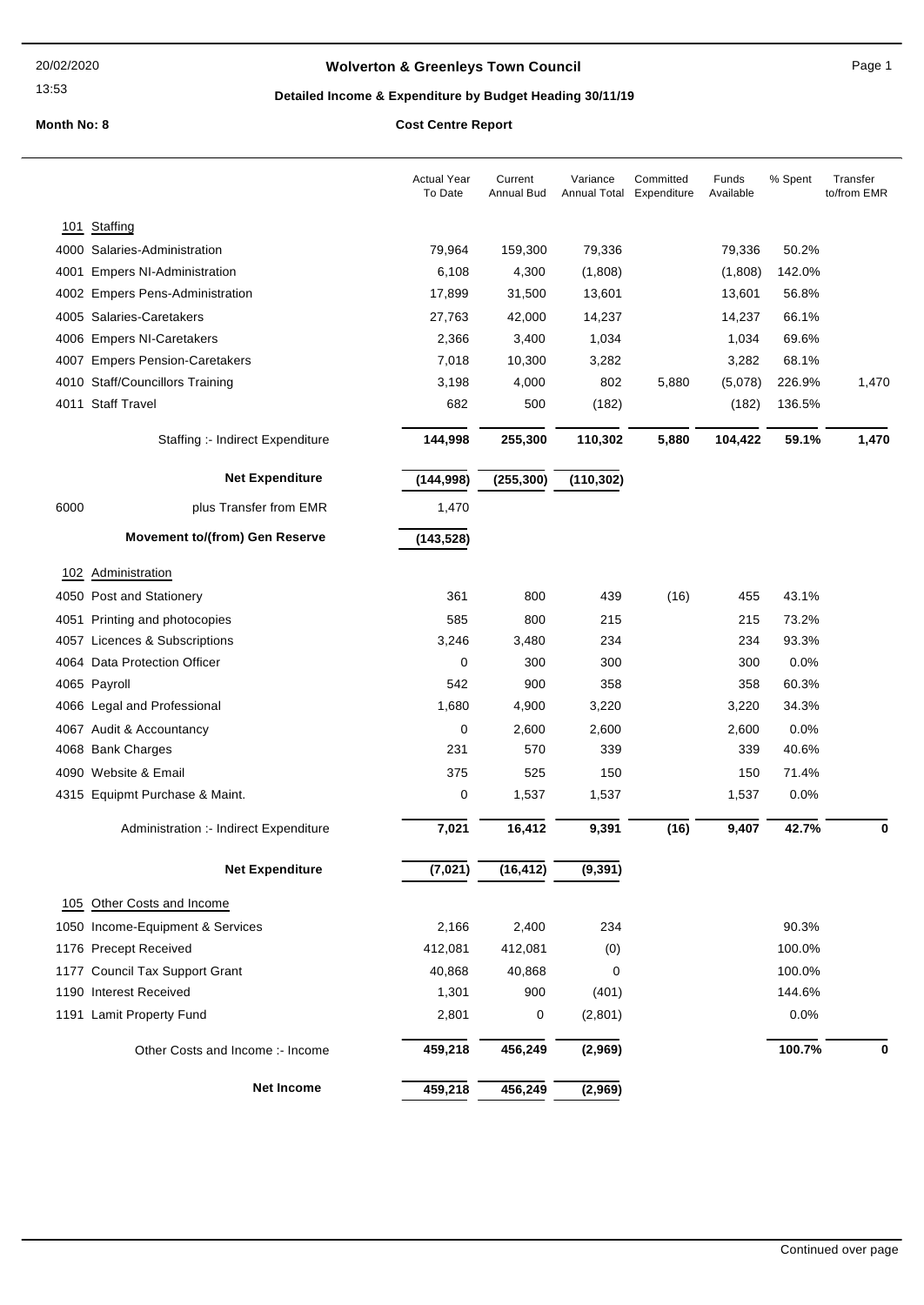# **Wolverton & Greenleys Town Council Page 2** Page 2

## **Detailed Income & Expenditure by Budget Heading 30/11/19**

**Month No: 8 C** 

| Cost Centre Report |
|--------------------|
|--------------------|

|          |                                            | <b>Actual Year</b><br>To Date | Current<br>Annual Bud | Variance | Committed<br>Annual Total Expenditure | Funds<br>Available | % Spent | Transfer<br>to/from EMR |
|----------|--------------------------------------------|-------------------------------|-----------------------|----------|---------------------------------------|--------------------|---------|-------------------------|
|          | 201 Town Hall-Running                      |                               |                       |          |                                       |                    |         |                         |
|          | 1000 Rent from Tenants                     | 13,761                        | 20,000                | 6,239    |                                       |                    | 68.8%   |                         |
|          | 1007 Internet recharges                    | 0                             | 540                   | 540      |                                       |                    | 0.0%    |                         |
|          | 1010 Library Recharges                     | 5,250                         | 7,000                 | 1,750    |                                       |                    | 75.0%   |                         |
|          | 1110 Income-Meeting Room                   | 945                           | 500                   | (445)    |                                       |                    | 189.0%  |                         |
|          | 1115 Income-Photocopying                   | 333                           | 300                   | (33)     |                                       |                    | 110.9%  |                         |
|          | 1116 Income-Other                          | 1,600                         | 0                     | (1,600)  |                                       |                    | 0.0%    |                         |
|          | Town Hall-Running :- Income                | 21,889                        | 28,340                | 6,451    |                                       |                    | 77.2%   | 0                       |
|          | 4058 IT Costs                              | 7,559                         | 3,600                 | (3,959)  |                                       | (3,959)            | 210.0%  | 2,430                   |
|          | 4100 Rates                                 | 5,897                         | 6,200                 | 303      |                                       | 303                | 95.1%   |                         |
|          | 4101 Water Charges                         | 278                           | 400                   | 122      |                                       | 122                | 69.5%   |                         |
| 4110 Gas |                                            | 771                           | 2,000                 | 1,229    |                                       | 1,229              | 38.5%   |                         |
|          | 4111 Electricity                           | 2,957                         | 4,325                 | 1,368    |                                       | 1,368              | 68.4%   |                         |
|          | 4115 Telephone                             | 1,447                         | 1,300                 | (147)    |                                       | (147)              | 111.3%  |                         |
|          | 4116 Internet                              | 434                           | 630                   | 196      |                                       | 196                | 68.9%   |                         |
|          | 4120 Town Hall-Minor Expenses              | 663                           | 1,500                 | 837      |                                       | 837                | 44.2%   | 240                     |
|          | 4125 Town Hall-Maintenance                 | 2,878                         | 2,000                 | (878)    | 50                                    | (928)              | 146.4%  | 197                     |
|          | 4126 Cleaning                              | 2,761                         | 3,800                 | 1,039    |                                       | 1,039              | 72.7%   |                         |
|          | 4128 Town Hall-Security                    | 1,482                         | 1,500                 | 18       | 323                                   | (305)              | 120.3%  |                         |
|          | 4140 PWLB-Repayments                       | 40,953                        | 41,000                | 47       |                                       | 47                 | 99.9%   |                         |
|          | 4315 Equipmt Purchase & Maint.             | 1,146                         | 1,463                 | 317      |                                       | 317                | 78.4%   |                         |
|          | Town Hall-Running :- Indirect Expenditure  | 69,227                        | 69,718                | 491      | 373                                   | 118                | 99.8%   | 2,867                   |
|          | Net Income over Expenditure                | (47, 338)                     | (41, 378)             | 5,960    |                                       |                    |         |                         |
| 6000     | plus Transfer from EMR                     | 2,867                         |                       |          |                                       |                    |         |                         |
|          | <b>Movement to/(from) Gen Reserve</b>      | (44, 472)                     |                       |          |                                       |                    |         |                         |
|          | 202 Town Hall-Projects                     |                               |                       |          |                                       |                    |         |                         |
|          | 4315 Equipmt Purchase & Maint.             | 1,415                         | 0                     | (1, 415) |                                       | (1, 415)           | 0.0%    |                         |
|          |                                            |                               |                       |          |                                       |                    |         | 1,415                   |
|          | Town Hall-Projects :- Indirect Expenditure | 1,415                         | $\pmb{0}$             | (1, 415) | 0                                     | (1, 415)           |         | 1,415                   |
|          | <b>Net Expenditure</b>                     | (1, 415)                      | 0                     | 1,415    |                                       |                    |         |                         |
| 6000     | plus Transfer from EMR                     | 1,415                         |                       |          |                                       |                    |         |                         |
|          | <b>Movement to/(from) Gen Reserve</b>      | 0                             |                       |          |                                       |                    |         |                         |
| 203      | <b>Leased Assets</b>                       |                               |                       |          |                                       |                    |         |                         |
|          | 1116 Income-Other                          | 421                           | 500                   | 79       |                                       |                    | 84.2%   |                         |
|          |                                            |                               |                       |          |                                       |                    |         |                         |
|          | Leased Assets :- Income                    | 421                           | 500                   | 79       |                                       |                    | 84.2%   | 0                       |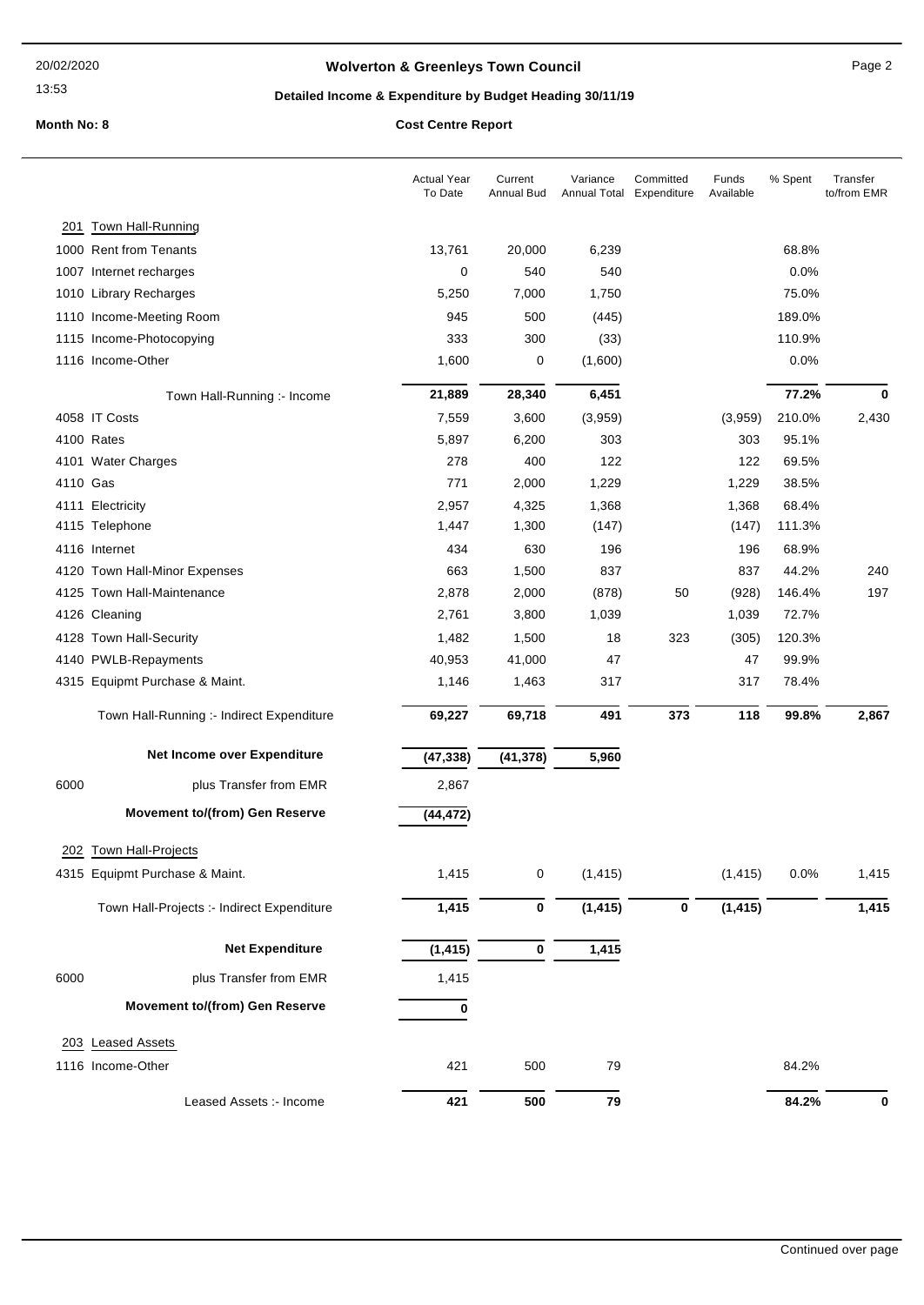## **Wolverton & Greenleys Town Council** Manual Page 3

## **Detailed Income & Expenditure by Budget Heading 30/11/19**

|          |                                                 | <b>Actual Year</b><br>To Date | Current<br>Annual Bud | Variance | Committed<br>Annual Total Expenditure | Funds<br>Available | % Spent | Transfer<br>to/from EMR |
|----------|-------------------------------------------------|-------------------------------|-----------------------|----------|---------------------------------------|--------------------|---------|-------------------------|
|          | 4152 Greenleys Depot                            | 1,896                         | 2,800                 | 904      |                                       | 904                | 67.7%   |                         |
|          | 4153 Water Tower                                | 651                           | 3,000                 | 2,349    | 231                                   | 2,118              | 29.4%   |                         |
|          | 4155 Urban Farm                                 | 421                           | 500                   | 79       |                                       | 79                 | 84.2%   |                         |
|          | Leased Assets :- Indirect Expenditure           | 2,967                         | 6,300                 | 3,333    | 231                                   | 3,102              | 50.8%   | 0                       |
|          | Net Income over Expenditure                     | (2, 546)                      | (5,800)               | (3, 254) |                                       |                    |         |                         |
|          | 210 Allotments                                  |                               |                       |          |                                       |                    |         |                         |
|          | 1020 Community Orchard                          | 23                            | 58                    | 35       |                                       |                    | 40.4%   |                         |
|          | 1021 Hodge Furze                                | 328                           | 200                   | (128)    |                                       |                    | 164.2%  |                         |
|          | 1022 Old Wolverton                              | 841                           | 706                   | (135)    |                                       |                    | 119.1%  |                         |
|          | 1023 Stacey Hill                                | 4,181                         | 5,809                 | 1,628    |                                       |                    | 72.0%   |                         |
|          | Allotments :- Income                            | 5,374                         | 6,773                 | 1,399    |                                       |                    | 79.3%   | $\bf{0}$                |
|          | 4400 General Allotment Costs                    | 8,839                         | 0                     | (8,839)  |                                       | (8,839)            | 0.0%    | 8,410                   |
|          | 4405 Stacey Hill Expenses                       | 1,375                         | 1,375                 | (0)      |                                       | (0)                | 100.0%  |                         |
|          | 4406 Hodge Furze                                | 3,663                         | 540                   | (3, 123) |                                       | (3, 123)           | 678.4%  | 3,123                   |
|          | 4407 Old Wolverton                              | 715                           | 484                   | (231)    |                                       | (231)              | 147.7%  | 502                     |
|          | 4408 Orchard Allotments                         | 159                           | 350                   | 191      |                                       | 191                | 45.3%   | 19                      |
|          | Allotments :- Indirect Expenditure              | 14,750                        | 2,749                 | (12,001) | $\bf{0}$                              | (12,001)           | 536.6%  | 12,055                  |
|          | Net Income over Expenditure                     | (9, 377)                      | 4,024                 | 13,401   |                                       |                    |         |                         |
| 6000     | plus Transfer from EMR                          | 12,055                        |                       |          |                                       |                    |         |                         |
|          | <b>Movement to/(from) Gen Reserve</b>           | 2,678                         |                       |          |                                       |                    |         |                         |
| 301      | <b>Community Grants</b>                         |                               |                       |          |                                       |                    |         |                         |
|          | 1117 Income-Grants                              | 600                           | 0                     | (600)    |                                       |                    | 0.0%    | 2,222                   |
|          | Community Grants :- Income                      | 600                           | 0                     | (600)    |                                       |                    |         | 2,222                   |
|          | 4200 Remembrance                                | 448                           | 900                   | 452      | 250                                   | 202                | 77.6%   |                         |
|          | 4201 Grants                                     | 5,245                         | 8,000                 | 2,755    | 3,420                                 | (665)              | 108.3%  |                         |
| 4207 CAB |                                                 | 2,847                         | 7,500                 | 4,654    |                                       | 4,654              | 38.0%   |                         |
|          | <b>Community Grants :- Indirect Expenditure</b> | 8,540                         | 16,400                | 7,860    | 3,670                                 | 4,190              | 74.5%   | 0                       |
|          | Net Income over Expenditure                     | (7, 940)                      | (16, 400)             | (8, 460) |                                       |                    |         |                         |
| 6001     | less Transfer to EMR                            | 2,222                         |                       |          |                                       |                    |         |                         |
|          | <b>Movement to/(from) Gen Reserve</b>           | (10, 162)                     |                       |          |                                       |                    |         |                         |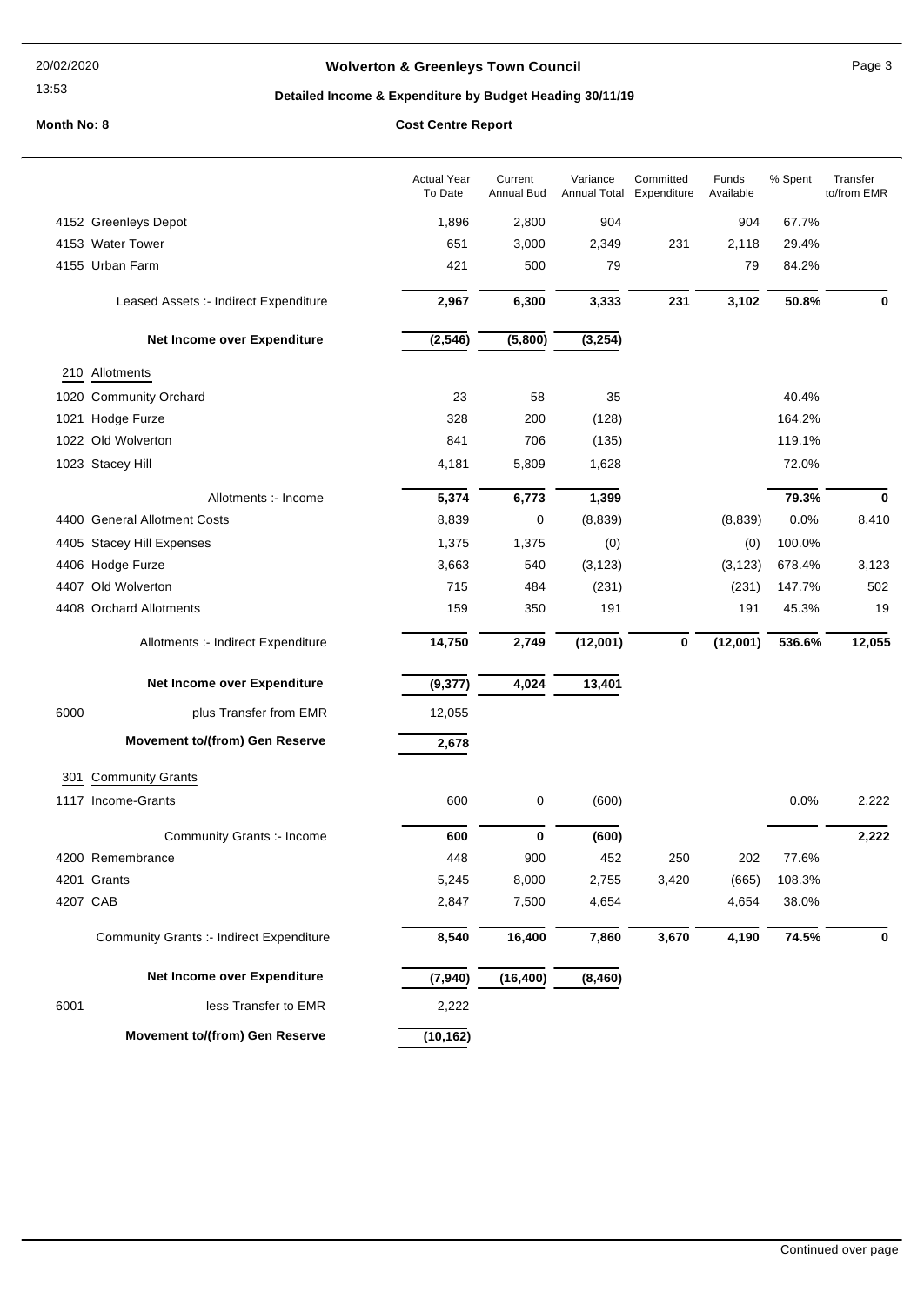## **Wolverton & Greenleys Town Council Contract Contract Contract Page 4**

## **Detailed Income & Expenditure by Budget Heading 30/11/19**

|          |                                                 | <b>Actual Year</b><br>To Date | Current<br>Annual Bud | Variance<br>Annual Total | Committed<br>Expenditure | Funds<br>Available | % Spent | Transfer<br>to/from EMR |
|----------|-------------------------------------------------|-------------------------------|-----------------------|--------------------------|--------------------------|--------------------|---------|-------------------------|
| 305      | <b>Community Projects</b>                       |                               |                       |                          |                          |                    |         |                         |
|          | 1002 BIB income                                 | 425                           | 0                     | (425)                    |                          |                    | 0.0%    |                         |
|          | 1100 Income-Newsletter & Adverts                | 3,231                         | 3,600                 | 369                      |                          |                    | 89.7%   |                         |
|          | 1116 Income-Other                               | 183                           | 0                     | (183)                    |                          |                    | 0.0%    |                         |
|          | 1125 Hodge Lea Meeting Place                    | 4,710                         | 4,500                 | (210)                    |                          |                    | 104.7%  |                         |
|          | Community Projects :- Income                    | 8,549                         | 8,100                 | (449)                    |                          |                    | 105.5%  | 0                       |
|          | 4273 MK12 Partnership                           | 0                             | 0                     | 0                        | 90                       | (90)               | 0.0%    |                         |
|          | <b>Community Projects :- Direct Expenditure</b> | $\bf{0}$                      | $\bf{0}$              | $\mathbf 0$              | 90                       | (90)               |         | $\bf{0}$                |
| 4209 BIB |                                                 | 3,408                         | 2,500                 | (908)                    | 17                       | (926)              | 137.0%  | 676                     |
|          | 4230 Floodlight Running Costs                   | 162                           | 375                   | 213                      |                          | 213                | 43.2%   |                         |
|          | 4231 Digital Inclusion                          | 1,797                         | 2,000                 | 203                      | 1,410                    | (1,207)            | 160.3%  |                         |
|          | 4235 Newsletter Costs                           | 13,928                        | 17,700                | 3,772                    | 640                      | 3,132              | 82.3%   |                         |
|          | 4247 Public Meetings                            | 0                             | 200                   | 200                      |                          | 200                | 0.0%    |                         |
|          | 4261 Hodge Lea Meeting Place                    | 4,200                         | 4,500                 | 300                      | 141                      | 159                | 96.5%   | 230                     |
|          | 4262 Hodge Lea Croft Improvements               | 0                             | 20,000                | 20,000                   |                          | 20,000             | 0.0%    |                         |
|          | 4263 Greenleys Community Garden                 | 6,390                         | 0                     | (6,390)                  | (1,025)                  | (5,365)            | 0.0%    |                         |
|          | 4315 Equipmt Purchase & Maint.                  | 29                            | 0                     | (29)                     |                          | (29)               | 0.0%    | 29                      |
|          | 4379 New Projects                               | 922                           | 1,400                 | 478                      |                          | 478                | 65.9%   | 879                     |
|          | Community Projects :- Indirect Expenditure      | 30,837                        | 48,675                | 17,838                   | 1,183                    | 16,655             | 65.8%   | 1,814                   |
|          | Net Income over Expenditure                     | (22, 288)                     | (40, 575)             | (18, 287)                |                          |                    |         |                         |
| 6000     | plus Transfer from EMR                          | 1,814                         |                       |                          |                          |                    |         |                         |
|          | <b>Movement to/(from) Gen Reserve</b>           | (20, 474)                     |                       |                          |                          |                    |         |                         |
|          | 310 Community Events                            |                               |                       |                          |                          |                    |         |                         |
|          | 1105 Income-Twinning                            | 0                             | 1,000                 | 1,000                    |                          |                    | 0.0%    |                         |
|          | 1106 Income - Fireworks                         | 1,247                         | 2,300                 | 1,053                    |                          |                    | 54.2%   |                         |
|          | 1108 Income-New projects                        | 70                            | 0                     | (70)                     |                          |                    | 0.0%    |                         |
|          | 1109 Income - Summer Festival                   | 590                           | 0                     | (590)                    |                          |                    | 0.0%    |                         |
|          | 1116 Income-Other                               | 11,252                        | 10,500                | (752)                    |                          |                    | 107.2%  |                         |
|          | Community Events :- Income                      | 13,159                        | 13,800                | 641                      |                          |                    | 95.4%   | 0                       |
|          | 4274 Summer Festival                            | 5,224                         | 5,000                 | (224)                    | 1,451                    | (1,675)            | 133.5%  | 10                      |
|          | 4275 Town Twinning                              | 1,339                         | 2,000                 | 661                      |                          | 661                | 66.9%   |                         |
|          | 4277 Fireworks                                  | 7,546                         | 10,000                | 2,454                    | 155                      | 2,298              | 77.0%   |                         |
|          | 4278 Lantern Festival                           | 4,651                         | 5,140                 | 489                      |                          | 489                | 90.5%   |                         |
|          | 4279 Play/Youth, Young Pple, Arts&Des           | 0                             | 500                   | 500                      |                          | 500                | 0.0%    |                         |
|          | <b>Community Events :- Indirect Expenditure</b> | 18,761                        | 22,640                | 3,879                    | 1,606                    | 2,273              | 90.0%   | 10                      |
|          | Net Income over Expenditure                     | (5,602)                       | (8, 840)              | (3, 238)                 |                          |                    |         |                         |
| 6000     | plus Transfer from EMR                          | 10                            |                       |                          |                          |                    |         |                         |
|          | <b>Movement to/(from) Gen Reserve</b>           | (5, 592)                      |                       |                          |                          |                    |         |                         |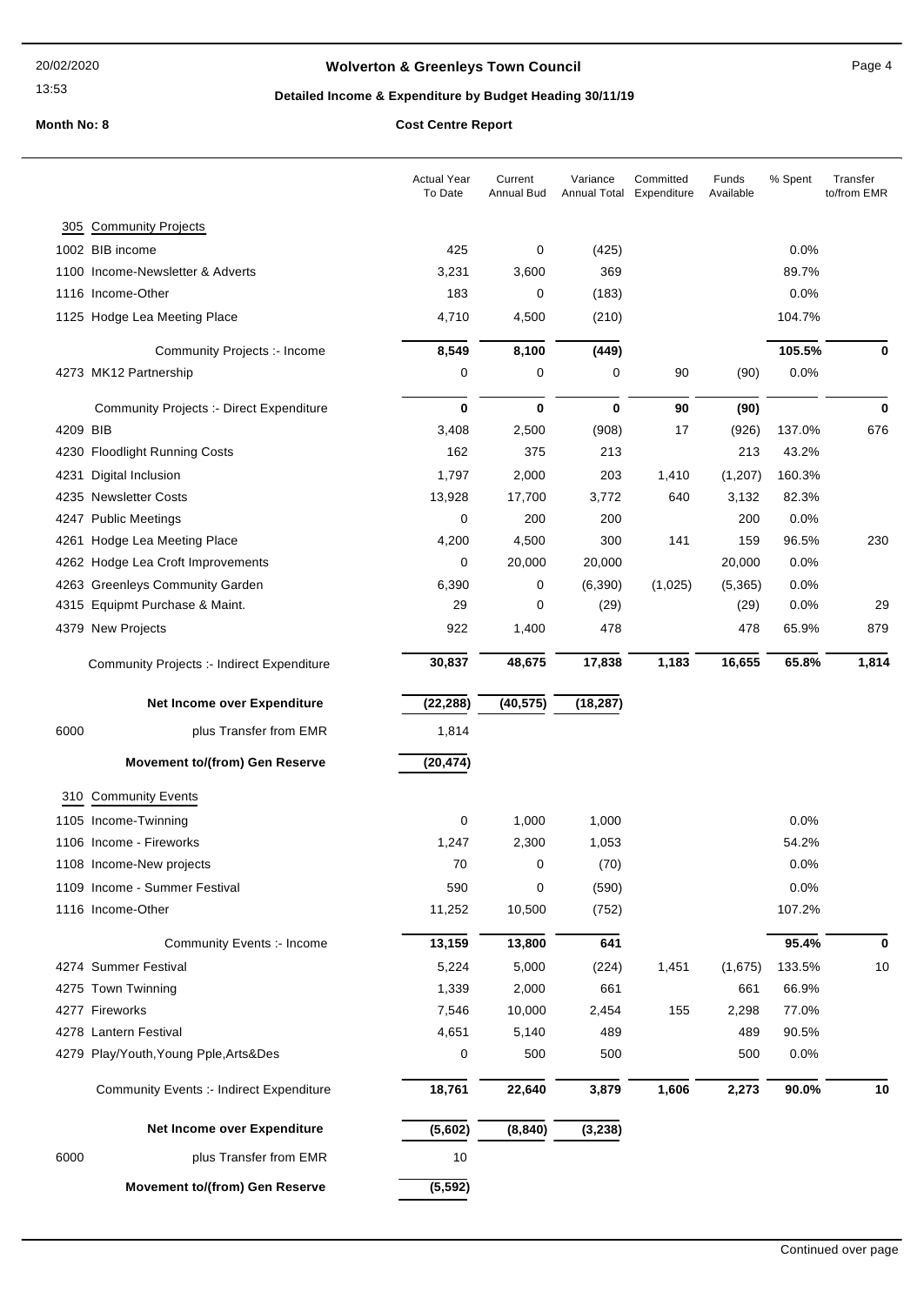## **Wolverton & Greenleys Town Council Page 5** Page 5

## **Detailed Income & Expenditure by Budget Heading 30/11/19**

|      |                                              | <b>Actual Year</b><br>To Date | Current<br><b>Annual Bud</b> | Variance  | Committed<br>Annual Total Expenditure | Funds<br>Available | % Spent | Transfer<br>to/from EMR |
|------|----------------------------------------------|-------------------------------|------------------------------|-----------|---------------------------------------|--------------------|---------|-------------------------|
| 401  | Town Upkeep                                  |                               |                              |           |                                       |                    |         |                         |
|      | 1116 Income-Other                            | 1,107                         | 0                            | (1, 107)  |                                       |                    | 0.0%    |                         |
|      | Town Upkeep :- Income                        | 1,107                         | $\bf{0}$                     | (1, 107)  |                                       |                    |         | 0                       |
|      | 4302 Dog Waste Collection                    | 6,214                         | 10,112                       | 3,898     |                                       | 3,898              | 61.4%   |                         |
|      | 4310 Caretaker Costs                         | 247                           | 100                          | (147)     | 39                                    | (186)              | 286.4%  | 234                     |
|      | 4315 Equipmt Purchase & Maint.               | 55,411                        | $\mathbf 0$                  | (55, 411) |                                       | (55, 411)          | 0.0%    | 54,563                  |
|      | 4316 Planting                                | 12,100                        | 13,160                       | 1,060     |                                       | 1,060              | 91.9%   |                         |
|      | 4319 Weed Machine Operation                  | 497                           | 0                            | (497)     | 1                                     | (498)              | 0.0%    |                         |
|      | 4320 Vehicle Running Costs                   | 2,440                         | 2,000                        | (440)     |                                       | (440)              | 122.0%  | 166                     |
|      | 4379 New Projects                            | 72                            | 0                            | (72)      | 62                                    | (135)              | 0.0%    |                         |
|      | Town Upkeep :- Indirect Expenditure          | 76,982                        | 25,372                       | (51, 610) | 102                                   | (51, 712)          | 303.8%  | 54,964                  |
|      | Net Income over Expenditure                  | (75, 875)                     | (25, 372)                    | 50,503    |                                       |                    |         |                         |
| 6000 | plus Transfer from EMR                       | 54,964                        |                              |           |                                       |                    |         |                         |
|      | <b>Movement to/(from) Gen Reserve</b>        | (20, 911)                     |                              |           |                                       |                    |         |                         |
| 405  | <b>Town Upkeep-Projects</b>                  |                               |                              |           |                                       |                    |         |                         |
|      | 4370 Christmas Lights                        | 0                             | 16,000                       | 16,000    | 1,972                                 | 14,028             | 12.3%   |                         |
|      | 4379 New Projects                            | 17,601                        | 8,600                        | (9,001)   | 90                                    | (9,091)            | 205.7%  | 14,743                  |
|      | 4385 Bloomer Siting & Town Trail             | 936                           | 0                            | (936)     |                                       | (936)              | 0.0%    | 936                     |
|      | Town Upkeep-Projects :- Indirect Expenditure | 18,537                        | 24,600                       | 6,063     | 2,062                                 | 4,001              | 83.7%   | 15,679                  |
|      | <b>Net Expenditure</b>                       | (18, 537)                     | (24, 600)                    | (6,063)   |                                       |                    |         |                         |
| 6000 | plus Transfer from EMR                       | 15,679                        |                              |           |                                       |                    |         |                         |
|      | <b>Movement to/(from) Gen Reserve</b>        | (2,858)                       |                              |           |                                       |                    |         |                         |
|      | 500 Council                                  |                               |                              |           |                                       |                    |         |                         |
|      | 1195 Community infrastructure Inc            | 5,000                         | 0                            | (5,000)   |                                       |                    | 0.0%    |                         |
|      | Council :- Income                            | 5,000                         | $\bf{0}$                     | (5,000)   |                                       |                    |         | 0                       |
|      | 4119 Insurance                               | 4,045                         | 4,896                        | 851       |                                       | 851                | 82.6%   | 281                     |
|      | 4500 Crime Prevention and Environme          | 8,410                         | 8,000                        | (410)     |                                       | (410)              | 105.1%  | 2,000                   |
|      | 4515 Councillor allowances & exp             | 215                           | 1,000                        | 785       |                                       | 785                | 21.5%   |                         |
|      | 4525 Secret Garden & Community Orch          | 1,575                         | 700                          | (875)     |                                       | (875)              | 225.1%  |                         |
|      | 4531 Reserves                                | 0                             | 11,000                       | 11,000    |                                       | 11,000             | 0.0%    |                         |
|      | Council :- Indirect Expenditure              | 14,245                        | 25,596                       | 11,351    | 0                                     | 11,351             | 55.7%   | 2,281                   |
|      | Net Income over Expenditure                  | (9, 245)                      | (25, 596)                    | (16, 351) |                                       |                    |         |                         |
| 6000 | plus Transfer from EMR                       | 2,281                         |                              |           |                                       |                    |         |                         |
|      | <b>Movement to/(from) Gen Reserve</b>        | (6,964)                       |                              |           |                                       |                    |         |                         |